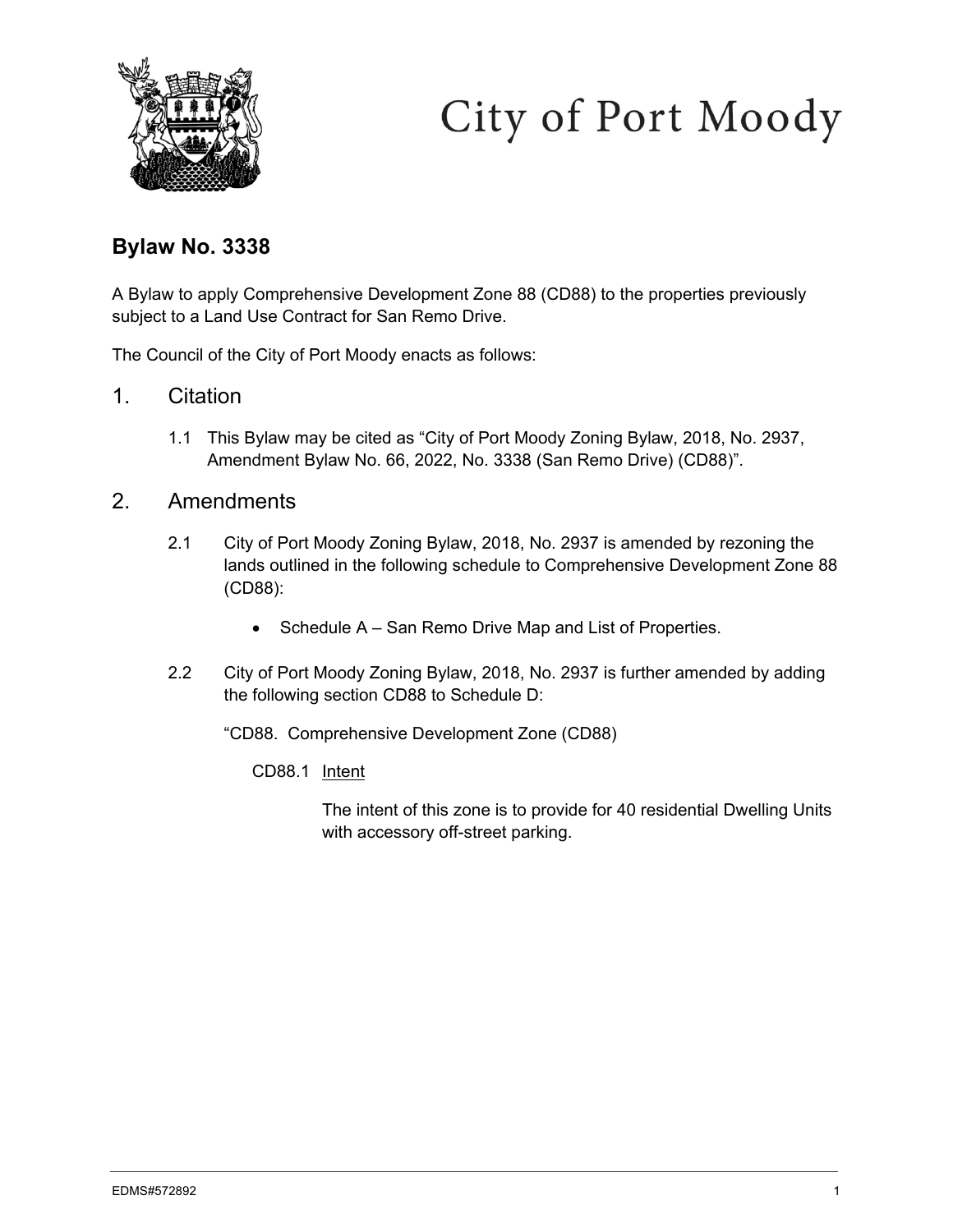#### CD88.2 Permitted Uses

The following uses are permitted in the CD88 Zone:

- a) Principal Use
	- (1) Single Detached Residential.

#### b) Secondary Use

- (1) One of the following:
	- a. Bed and Breakfast
	- b. Boarding
	- c. Child Care
	- d. Community Care
	- e. Home Occupation Type B
- (2) Home Occupation Type A
- (3) Supportive Recovery (see section 5.2.9)
- (4) Secondary Suite

#### CD88.3 Lot Coverage

The maximum permitted Lot Coverage is as follows:

- a) for lot sizes up to and including  $278m^2 45\%$
- b) for lot sizes between  $279m^2$  and  $371m^2 35\%$
- c) for lot sizes above  $372m^2 30\%$

For Accessory Building or Structures – the maximum lot coverage is 30m2 (included in the calculation of maximum lot coverage).

#### CD88.4 Building Height

Building Heights in the CD88 Zone shall be in accordance with the following:

- Principal Building the lesser of 3 Storeys and the vertical distance from Grade to the highest point of the Building which shall be 10.5m for roofs with a pitch of 3:12 or greater, and 9.0m for roofs with a pitch less than 3:12.
- Accessory Building or Structure 3.7m for a flat roof and 4.5m for a roof with a slope angle more than 3:12 measured to the highest point.
- Principal Building Roof top access area may not exceed 3.5m2 for each access.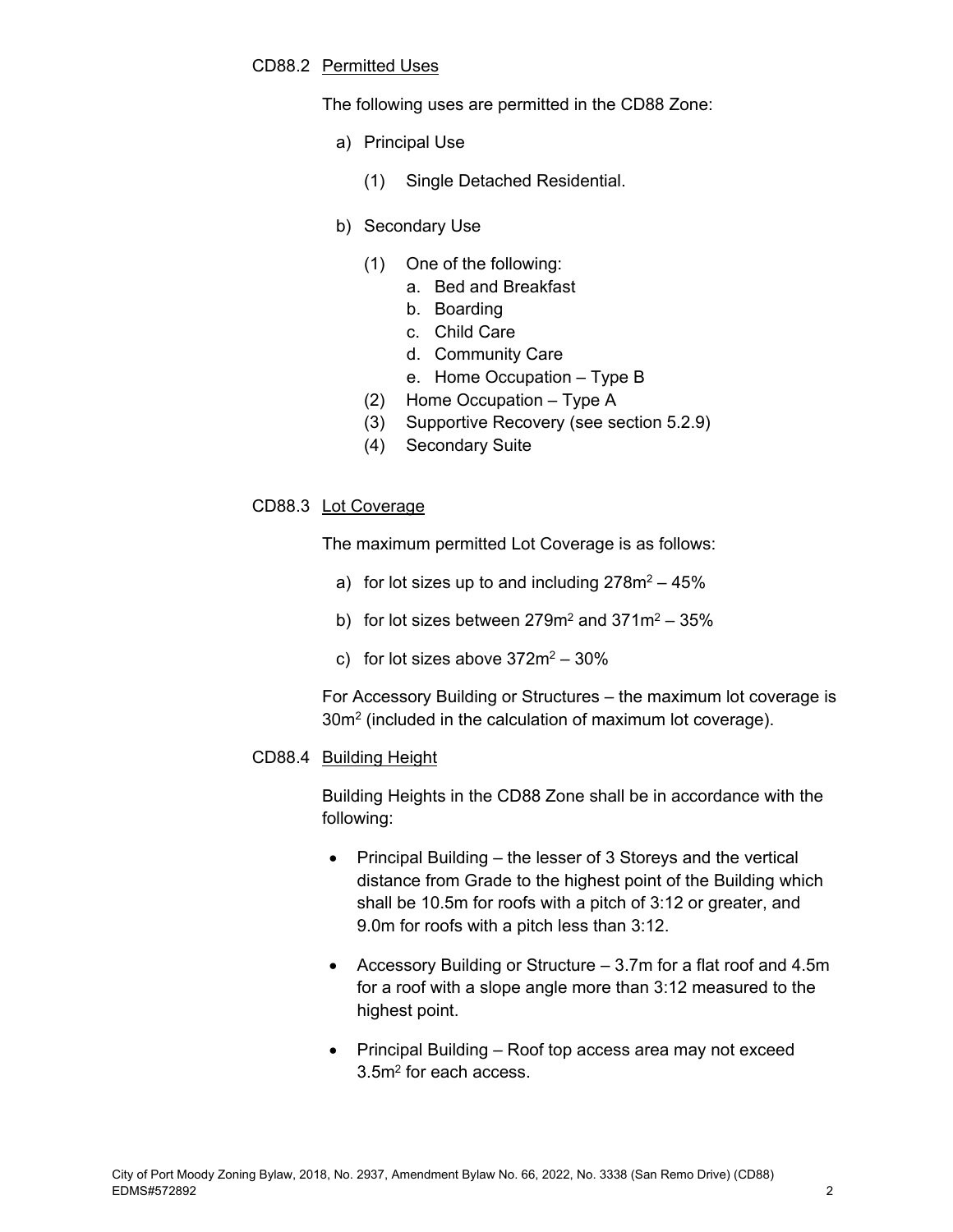CD88.5 Setbacks

Minimum setbacks in the CD88 Zone shall be in accordance with the following:

• Principal Building

Front Lot Line: 6m Side Lot Line: 1.2m or 10% of lot width, whichever is less Rear Lot Line: 7.5m.

Accessory Building or Structure

Front Lot Line: rear of the Principal Building Side Lot Line: 0.9m Rear Lot Line: 1.5m.

### CD88.6 Parking

Refer to section 6 of this Bylaw for Off-Street Parking requirements for Single Detached Residential use.

## 3. Attachments and Schedules

- 3.1 The following schedule is attached to and forms part of this Bylaw:
	- Schedule A San Remo Drive Map and List of Properties.

## 4. Severability

4.1 If a portion of this Bylaw is found invalid by a court, it will be severed and the remainder of the Bylaw will remain in effect.

Read a first time this 22<sup>nd</sup> day of February, 2022.

**Read a second time** this 22nd day of February, 2022.

**Public Hearing held this \_\_ day of \_\_\_\_\_\_\_\_\_\_, 2022.** 

**Read a third time** this \_\_\_ day of \_\_\_\_\_\_\_\_\_\_\_, 2022.

**Adopted** this \_\_\_ day of \_\_\_\_\_\_\_\_\_\_\_, 2022.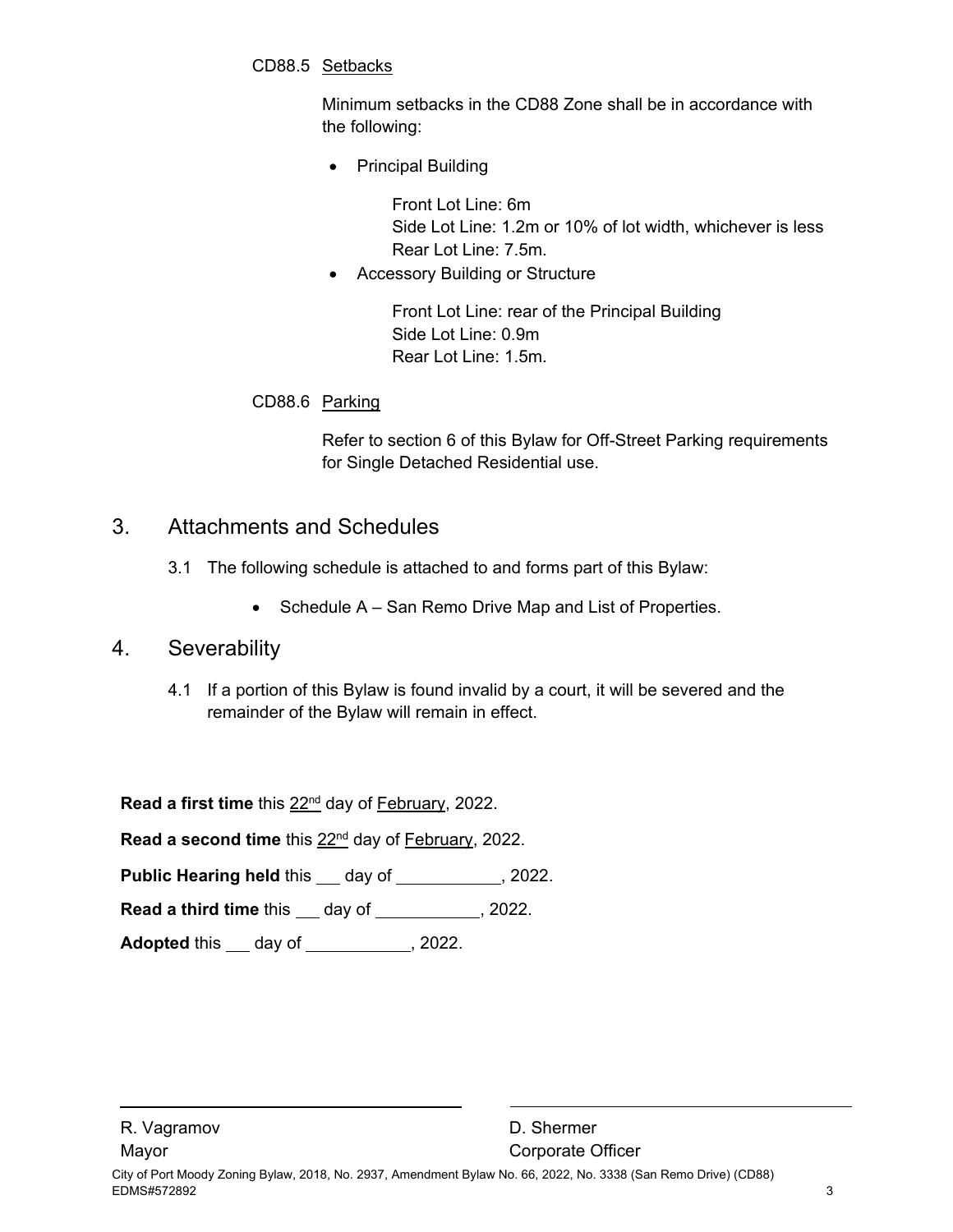I hereby certify that the above is a true copy of Bylaw No. 3338 of the City of Port Moody.

D. Shermer Corporate Officer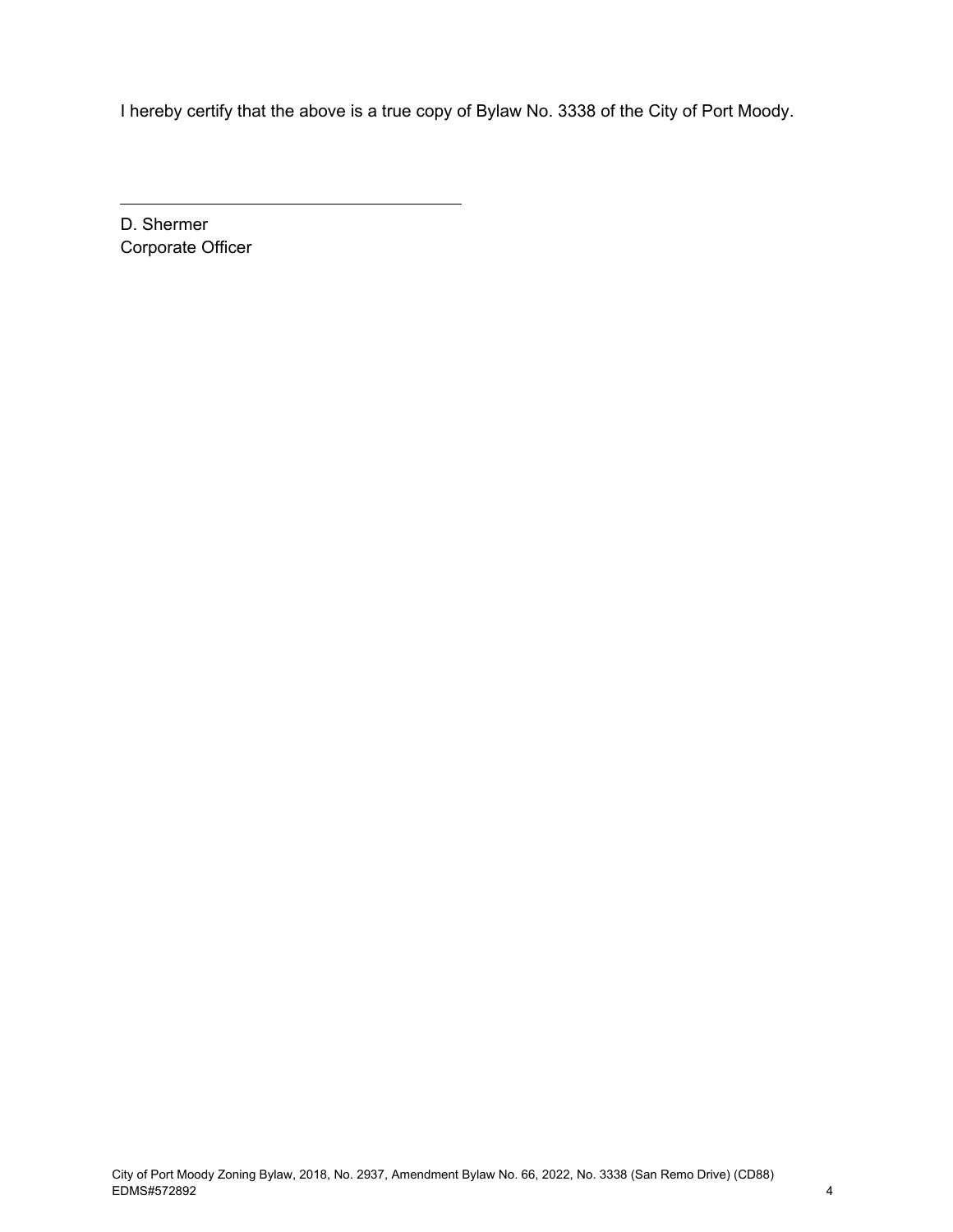

**Schedule A – San Remo Drive Map and List of Properties**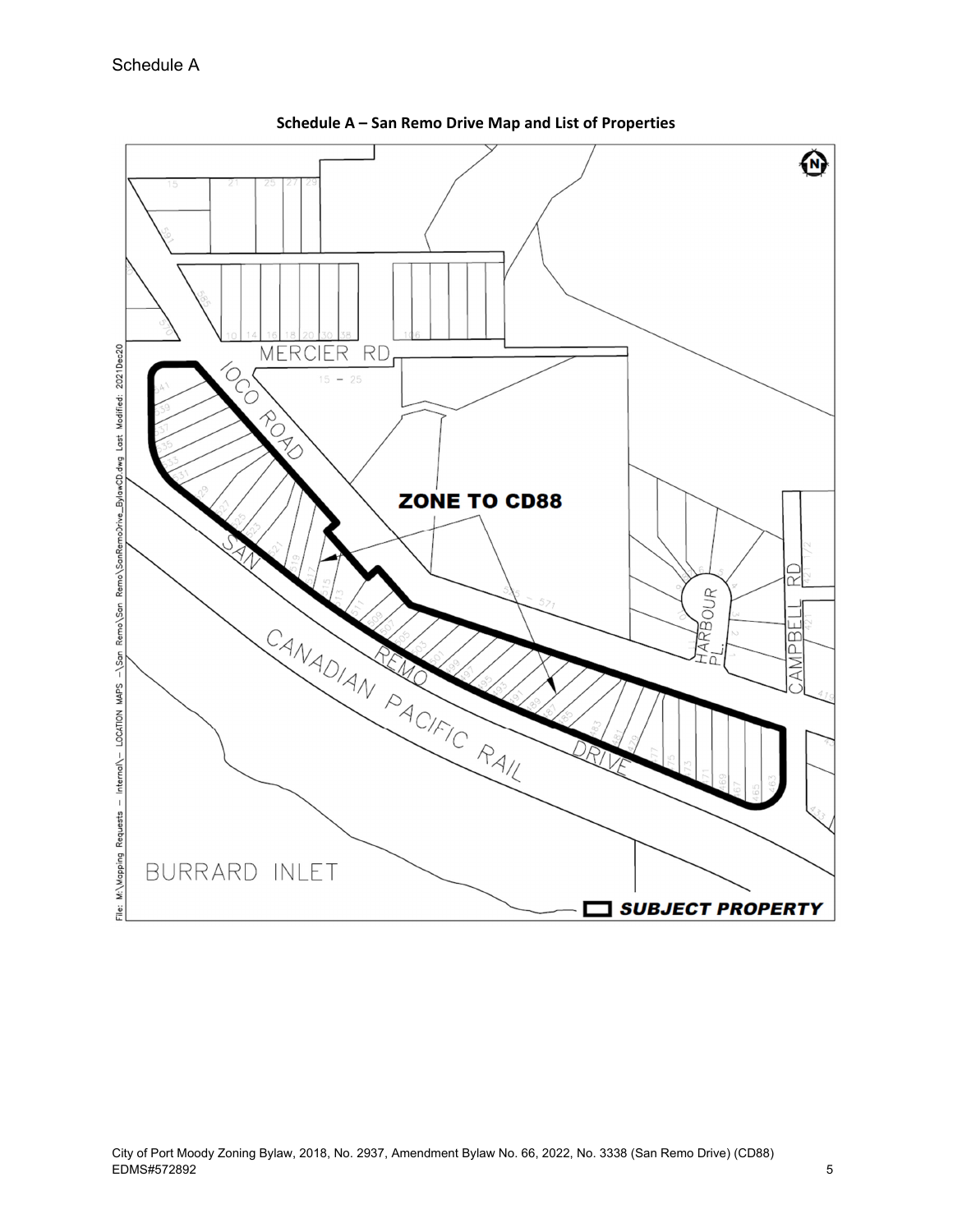List of Properties

| <b>Address</b>     | <b>P.I.D.</b> | <b>Legal Description</b>                |
|--------------------|---------------|-----------------------------------------|
| 541 San Remo Drive | 005-011-728   | LOT 197, GROUP 1, DISTRICT LOT 349, NEW |
|                    |               | WEST DISTRICT, PLAN 51996               |
| 539 San Remo Drive | 005-011-744   | LOT 198, GROUP 1, DISTRICT LOT 349, NEW |
|                    |               | WEST DISTRICT, PLAN 51996               |
| 537 San Remo Drive | 005-011-841   | LOT 199, GROUP 1, DISTRICT LOT 349, NEW |
|                    |               | WEST DISTRICT, PLAN 51996               |
| 535 San Remo Drive | 005-011-817   | LOT 200, GROUP 1, DISTRICT LOT 349, NEW |
|                    |               | WEST DISTRICT, PLAN 51996               |
| 533 San Remo Drive | 004-378-814   | LOT 201, GROUP 1, DISTRICT LOT 349, NEW |
|                    |               | WEST DISTRICT, PLAN 51996               |
| 531 San Remo Drive | 000-967-998   | LOT 202, GROUP 1, DISTRICT LOT 349, NEW |
|                    |               | WEST DISTRICT, PLAN 51996               |
| 529 San Remo Drive | 005-011-833   | LOT 203, GROUP 1, DISTRICT LOT 349, NEW |
|                    |               | WEST DISTRICT, PLAN 51996               |
| 527 San Remo Drive | 005-011-809   | LOT 204, GROUP 1, DISTRICT LOT 349, NEW |
|                    |               | WEST DISTRICT, PLAN 51996               |
| 525 San Remo Drive | 005-011-787   | LOT 205, GROUP 1, DISTRICT LOT 349, NEW |
|                    |               | WEST DISTRICT, PLAN 51996               |
| 523 San Remo Drive | 005-011-779   | LOT 206, GROUP 1, DISTRICT LOT 349, NEW |
|                    |               | WEST DISTRICT, PLAN 51996               |
| 521 San Remo Drive | 005-011-752   | LOT 207, GROUP 1, DISTRICT LOT 349, NEW |
|                    |               | WEST DISTRICT, PLAN 51996               |
| 519 San Remo Drive | 005-011-931   | LOT 208, GROUP 1, DISTRICT LOT 349, NEW |
|                    |               | WEST DISTRICT, PLAN 51996               |
| 517 San Remo Drive | 005-011-868   | LOT 209, GROUP 1, DISTRICT LOT 349, NEW |
|                    |               | WEST DISTRICT, PLAN 51996               |
| 515 San Remo Drive | 005-011-892   | LOT 210, GROUP 1, DISTRICT LOT 349, NEW |
|                    |               | WEST DISTRICT, PLAN 51996               |
| 513 San Remo Drive | 005-011-906   | LOT 211, GROUP 1, DISTRICT LOT 349, NEW |
|                    |               | WEST DISTRICT, PLAN 51996               |
| 511 San Remo Drive | 005-011-922   | LOT 212, GROUP 1, DISTRICT LOT 349, NEW |
|                    |               | WEST DISTRICT, PLAN 51996               |
| 509 San Remo Drive | 001-612-026   | LOT 213, GROUP 1, DISTRICT LOT 349, NEW |
|                    |               | WEST DTSTRICT, PLAN 5 1996              |
| 507 San Remo Drive | 005-008-964   | LOT 214, GROUP 1, DISTRICT LOT 349, NEW |
|                    |               | WEST DISTRICT, PLAN 5 1996              |
| 505 San Remo Drive | 005-009-022   | LOT 215, GROUP 1, DISTRICT LOT 349, NEW |
|                    |               | WEST DISTRICT, PLAN 5 1996              |
| 503 San Remo Drive | 002-275-091   | LOT 216, GROUP 1, DISTRICT LOT 349, NEW |
|                    |               | WEST DISTRICT, PLAN 5 1996              |
| 501 San Remo Drive | 005-009-685   | LOT 217, GROUP 1, DISTRICT LOT 349, NEW |
|                    |               | WEST DISTRICT, PLAN 5 1996              |
| 499 San Remo Drive | 005-009-049   | LOT 218, GROUP 1, DISTRICT LOT 349, NEW |
|                    |               | WEST DISTRICT, PLAN 5 1996              |